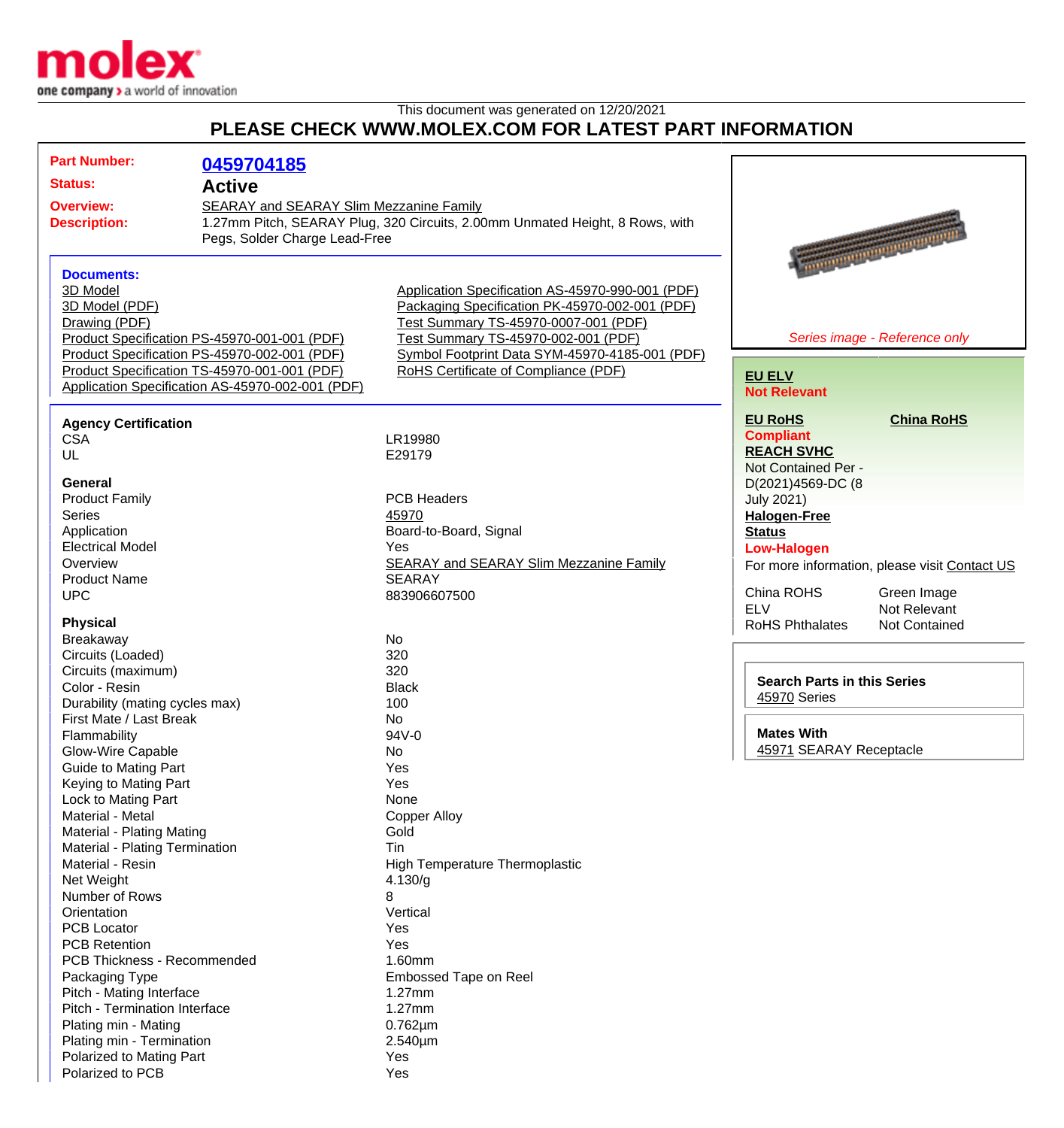| Robotic Placement<br>Shrouded<br>Stackable<br>Surface Mount Compatible (SMC)<br>Temperature Range - Operating<br><b>Termination Interface: Style</b><br><b>Unmated Height</b>        | Pick and Place Cap<br>No<br><b>No</b><br>Yes<br>$-55^\circ$ to $+125^\circ$ C<br>Surface Mount<br>2.00mm                                                                                        |  |  |  |
|--------------------------------------------------------------------------------------------------------------------------------------------------------------------------------------|-------------------------------------------------------------------------------------------------------------------------------------------------------------------------------------------------|--|--|--|
| <b>Electrical</b><br>Current - Maximum per Contact<br>Voltage - Maximum                                                                                                              | 2.7A<br>240V AC                                                                                                                                                                                 |  |  |  |
| <b>Solder Process Data</b><br>Duration at Max. Process Temperature (seconds)<br>Lead-freeProcess Capability<br>Max. Cycles at Max. Process Temperature<br>Process Temperature max. C | 003<br><b>REFLOW</b><br>001<br>260                                                                                                                                                              |  |  |  |
| <b>Material Info</b>                                                                                                                                                                 |                                                                                                                                                                                                 |  |  |  |
| <b>Reference - Drawing Numbers</b><br><b>Application Specification</b><br><b>Electrical Model Document</b><br>Packaging Specification<br><b>Product Specification</b>                | AS-45970-002-001, AS-45970-990-001<br>EE-45970-007-007, EE-45970-010-010,<br>EE-45970-015-015, EE-46556-0085-001<br>PK-45970-002-001<br>PS-45970-001-001, PS-45970-002-001,<br>TS-45970-001-001 |  |  |  |
| S-Parameter Model                                                                                                                                                                    | SP-45970-007-001, SP-45970-010-010,<br>SP-45970-015-015                                                                                                                                         |  |  |  |
| <b>Sales Drawing</b>                                                                                                                                                                 | SD-45970-001-001                                                                                                                                                                                |  |  |  |
| Symbol/Footprint Data                                                                                                                                                                | SYM-45970-4185-001                                                                                                                                                                              |  |  |  |
| <b>Test Summary</b>                                                                                                                                                                  | TS-45970-0007-001, TS-45970-002-001                                                                                                                                                             |  |  |  |
|                                                                                                                                                                                      |                                                                                                                                                                                                 |  |  |  |

## This document was generated on 12/20/2021 **PLEASE CHECK WWW.MOLEX.COM FOR LATEST PART INFORMATION**